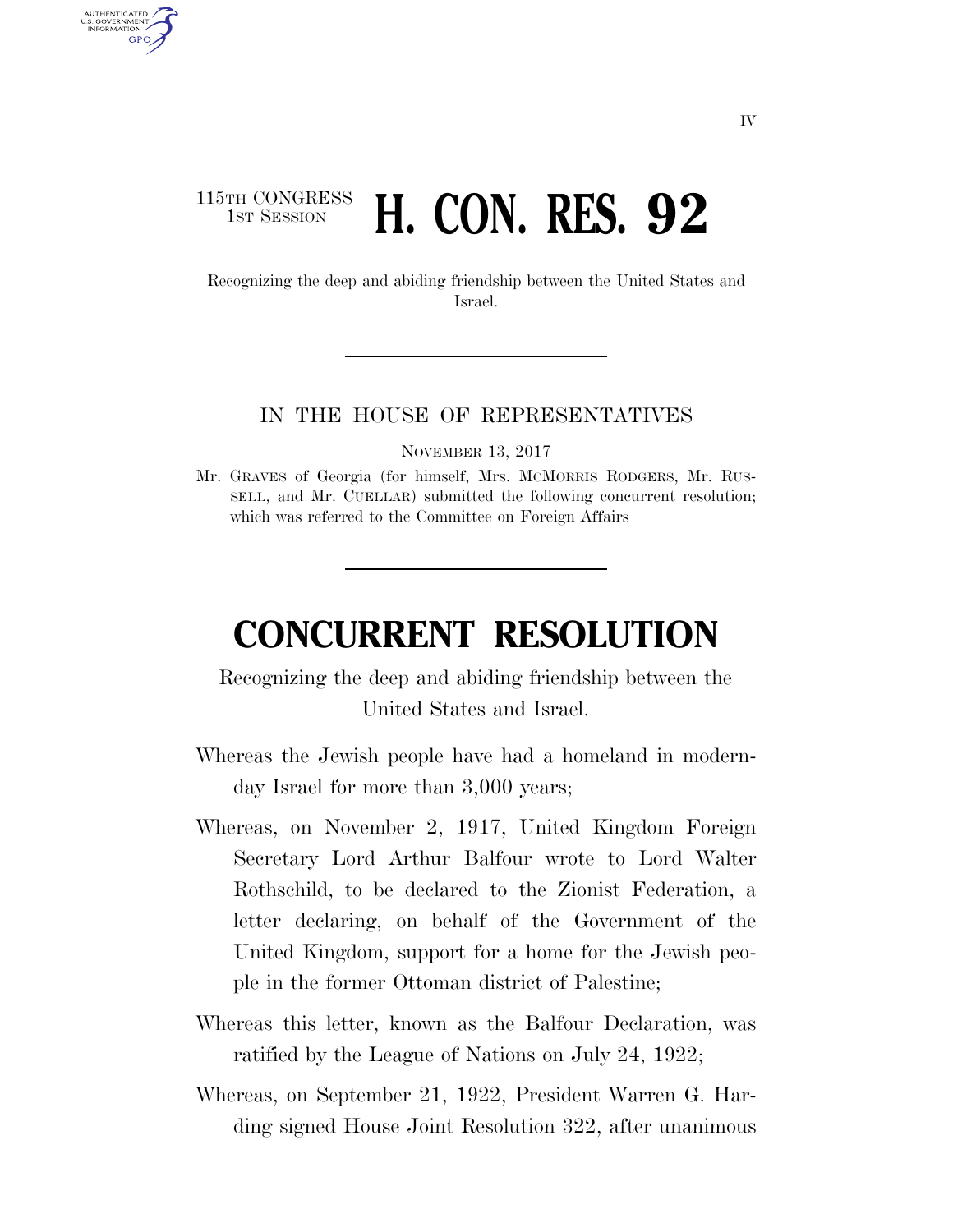support from the House of Representatives and the Senate, favoring the establishment, in the former Ottoman district of Palestine, of a national home for the Jewish people;

- Whereas the Balfour Declaration clearly recognized and sought to uphold the "civil and religious rights of the existing non-Jewish communities in Palestine,'' as well as the ''rights and political status enjoyed by Jews in any other country'';
- Whereas the Balfour Declaration was a significant part of the chain of events that led to the establishment of the modern State of Israel on May 14, 1948;
- Whereas since Israel's founding, it has been a strong and steadfast ally to the United States, and the relationship is built on a mutual commitment to shared values;
- Whereas Israel serves as a beacon for democracy by holding free and transparent elections and promoting the free exchange of ideas;
- Whereas in April 1998, the United States designated Israel as a Major Non-NATO ally and in 2014 was elevated to the status of a Major Strategic Partner; and
- Whereas the 100th Anniversary of the Balfour Declaration offers an opportunity for recommitment to strengthening the relationship between the United States and Israel; Now, therefore, be it
- 1 *Resolved by the House of Representatives (the Senate*
- 2 *concurring),* That Congress—
- 3 (1) affirms its commitment to maintaining the
- 4 strongest of bilateral ties with the State of Israel;